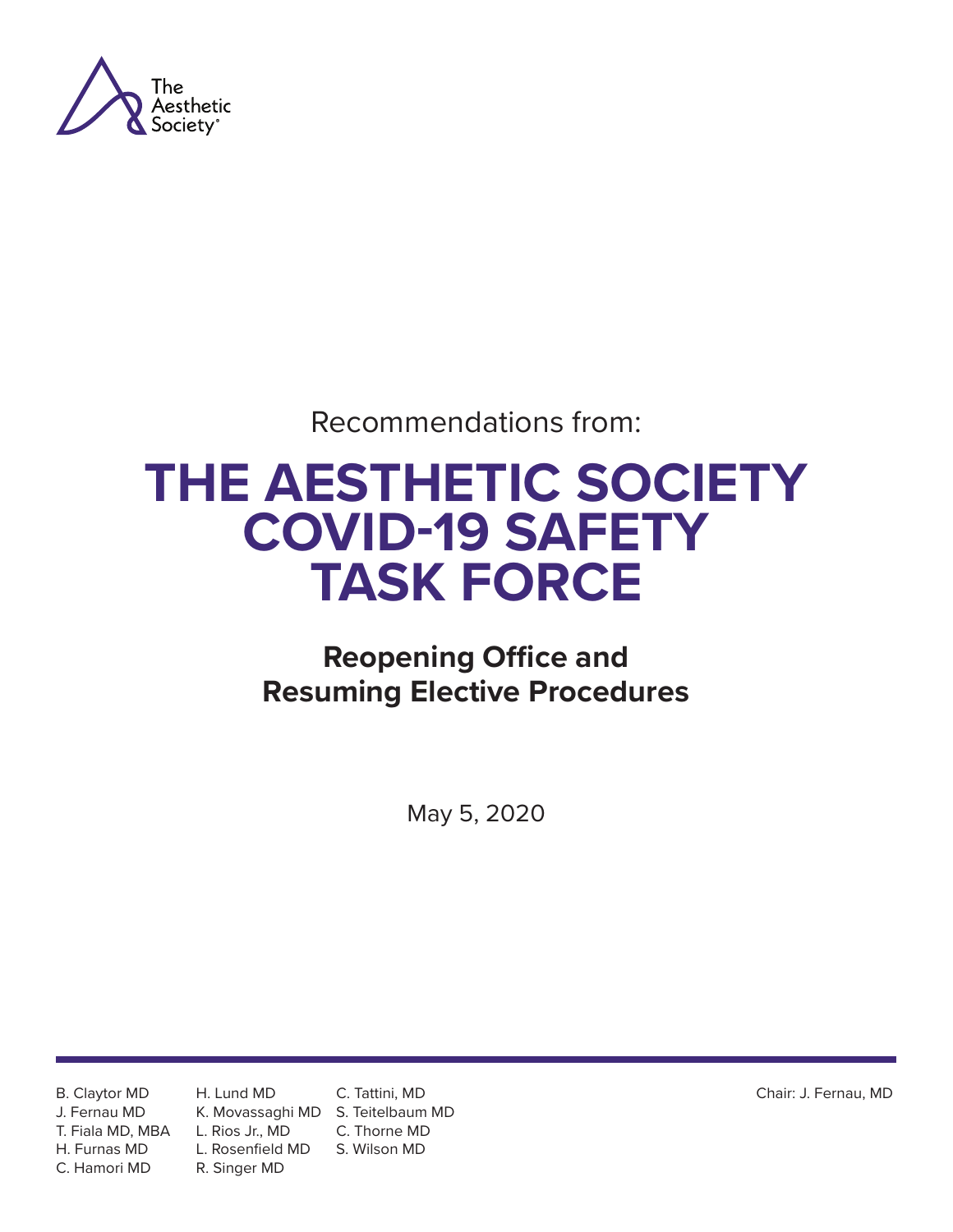### **The Aesthetic Society Statement: Recommendations for Reopening Office and Resuming Elective Procedures**

As we anticipate moving from Phase 1 (Slow the Spread) to Phase 2 (Reopening State by State), the members have asked the Society to make recommendations to help them navigate this uncharted territory. Plastic surgeons are reminded that these are recommendations and guidance for the best and safe practices based on our current knowledge of the pandemic, and *not meant to be abiding policies* set forth by The Society. Our recommendations may be adjusted and modified as the knowledge evolves and the conditions of the COVID-19 landscape changes. These recommendations are not mandatory, they do not establish a new standard of care, and they are not a substitute for your judgement as a physician and a surgeon. All surgeons must comply with regulations provided by their hospital, their local, regional, and state regulatory bodies and accreditation agencies, as well as the federal government, all of which will supersede these Recommendations. These recommendations are based on the Mission Statement of The Aesthetic Society:

"... to advance the science, art, and safe practice of aesthetic plastic surgery and cosmetic medicine through education, research, and innovation while maintaining the highest standards of ethical conduct."

The goal of the guidance provided in this document is to: 1) mitigate the risk of spreading COVID-19 to patients, staff, and physicians; 2) mitigate the risk of patient harm by performing a procedure on an individual who is actively infected, even if asymptomatic.

#### **Guiding Principles:**

- •Consider local prevalence, isolation vs exposure, and testing to ensure that the risk of a patient being COVID-19-positive is low.
- •Use universal precautions to protect ourselves and our staff, preoperatively to minimize the risk of a patient being positive.
- •Understand and follow the changes in our local community. Each community has a different prevalence for the disease and therefore different level of stress on their health care system. Should there be a resurgence of the disease, we may have to return to Phase 1.
- •Always put the safety of our patients, staff, and ourselves above all considerations.
- •Remain flexible, ready to change processes to optimize efficiency and efficacy, and to use best current practices.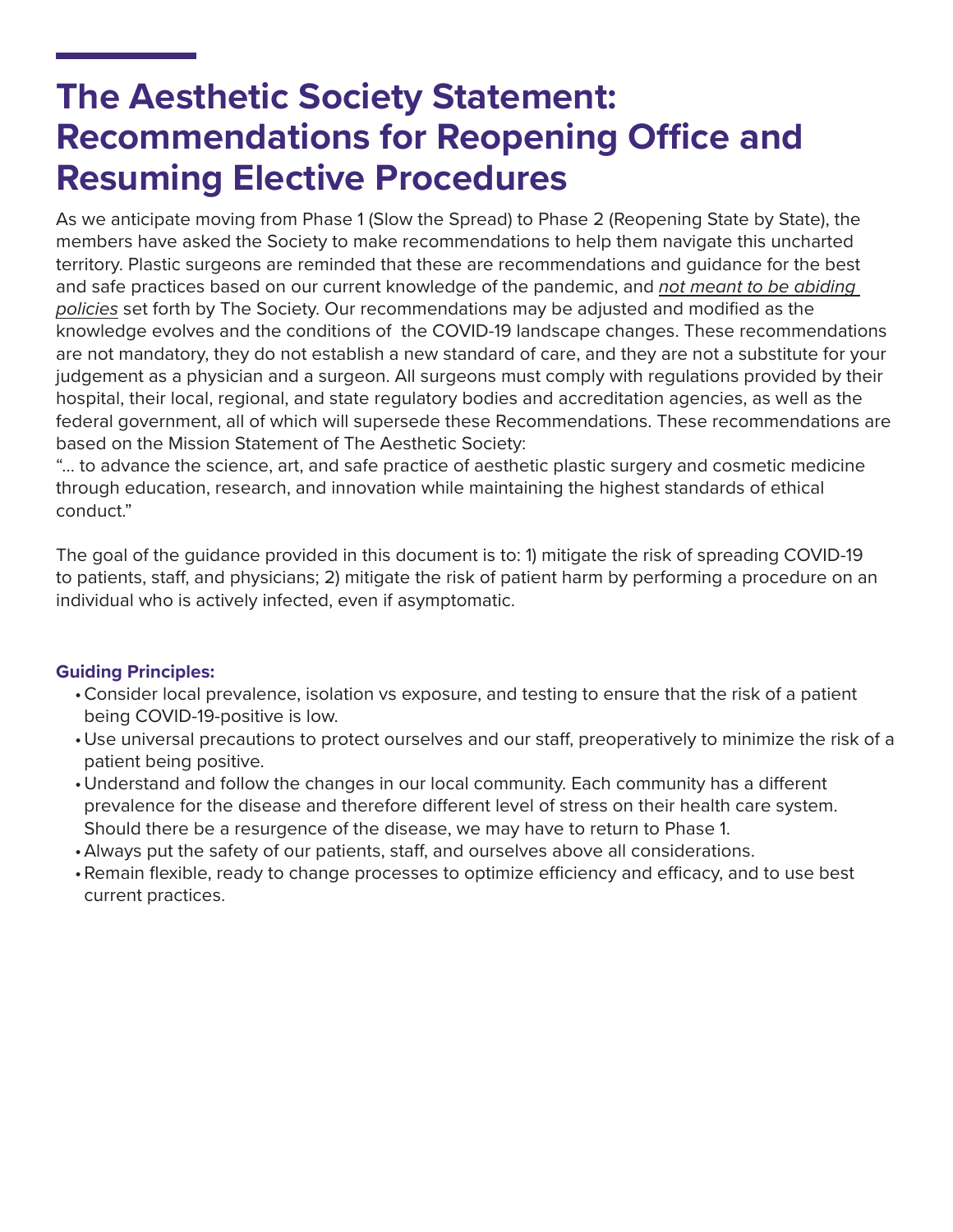# **TABLE OF CONTENTS**

| Step 1: COVID-19 Prevalence            | $\overline{4}$ |
|----------------------------------------|----------------|
| <b>Step 2: Preparing Your Practice</b> | 5              |
| <b>Step 3: Virtual Consultations</b>   | 7              |
| <b>Step 4: Organizing Your Staff</b>   | 8              |
| Step 5: COVID-19 Screening             | 9              |
| Step 6: Scheduling Surgery             | 10             |
| Step 7: Testing for COVID-19           | 11             |
| Step 8: The Day of Surgery             | 12             |
| <b>Step 9: Post-Operative Care</b>     | 14             |
|                                        |                |

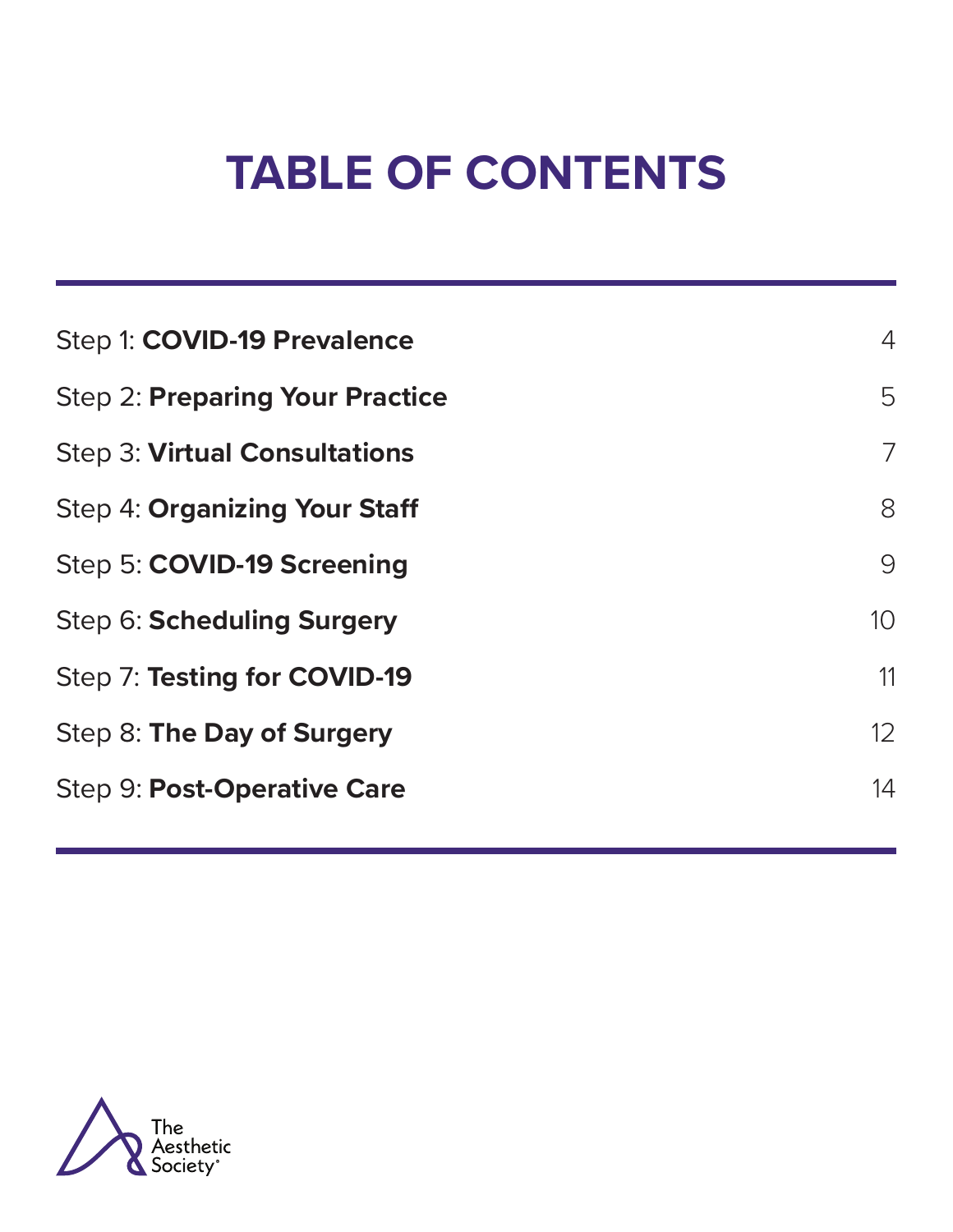### **STEP 1: COVID-19 Prevalence**

- **1. Consider:** Guidance from your state government and state medical board on recommendations for opening practices and resumption of elective procedures.
- **2. Consult:** your local, state and national public health departments for additional recommendations.
- **3. Track:** public health department updates on the transmission of COVID-19 cases. If cases begin to increase in your area, consider whether your practice will need to reduce services.
- **4. Plan:** for your patients with COVID-19 symptoms and refer to infectious disease or internal medicine consultants for further evaluation and guidance.
- **5. Confirm:** your local hospital's adequate capacity for emergency room services, hospital beds, and COVID-19 testing protocols.
- **6. Poll:** your colleagues and share best practices.
- **7. Remember:** you are representing not just yourself or your practice, but all of plastic surgery.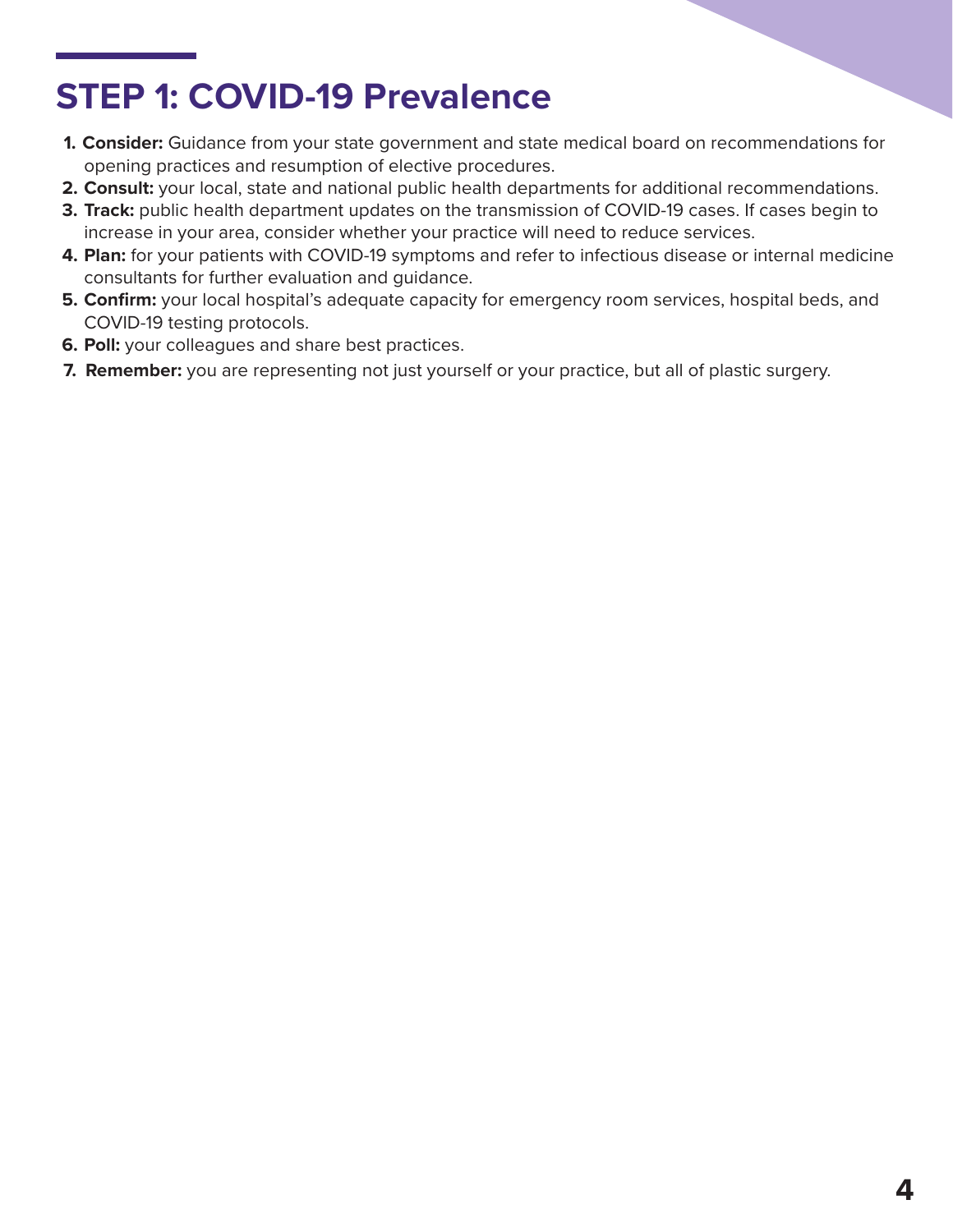### **STEP 2: Preparing Your Practice**

Have a leadership meeting in your office or surgical facility staff and discuss the process of reopening based on national/state/local regulations. Make sure you have a good understanding of your environment, starting at the local/regional level.

- **1. Practice Protocols:** Establish updated protocols (with your colleagues and local organizations) based upon your region.
- **2. COVID Consent:** Update your COVID-19 consent forms both for patient visits and procedures and develop a protocol on how to verbally review this with patients. ([https://www.surgery.org/sites/](https://www.surgery.org/sites/default/files/ASAPS-COVID-19-Consent-2020-04-28.doc) [default/files/ASAPS-COVID-19-Consent-2020-04-28.doc](https://www.surgery.org/sites/default/files/ASAPS-COVID-19-Consent-2020-04-28.doc)).
- **3. Staff Training:** Hold and document staff meetings (virtual and/or on-site) to review and practice the protocols. It will take a TEAM to implement the necessary safety changes.
- **4. Patient Education:** Develop COVID-19 protocols to be sent to the patient prior to their visit.
- **5. Office Disinfection:** Clean and disinfect your office according to World Health Organization standards:
	- a. Ethyl alcohol (70%) to disinfect small areas between uses, such as reusable dedicated equipment e.g. thermometers; or
	- b. Sodium hypochlorite (0.5%) for disinfecting surfaces; or
	- c. Any disinfectant products that meet the EPA's criteria for use against SARS-CoV-2 [\(https://www.](https://www.epa.gov/pesticide-registration/list-n-disinfectants-use-against-sars-cov-2) [epa.gov/pesticide-registration/list-n-disinfectants-use-against-sars-cov-2\)](https://www.epa.gov/pesticide-registration/list-n-disinfectants-use-against-sars-cov-2)
- **6. Office Reorganization:** Modify your physical office and routines.
	- **a. Office Signage:** Place signs in visible locations notifying patients of COVID-19-related precautions and add necessary markings to maintain appropriate social distance (e.g. tape marking in front of reception for patients to maintain social distance from staff and each other).
	- **b. Patient Spacing:** Reduce or remove chairs in the reception area and appropriately space them apart.
	- **c. Reception Room:** Convert your waiting room into a "non-waiting room" or reception room where the patients walk straight through to their designated appointment room/treatment area.
	- **d. Office Paraphernalia:** Remove all magazines, brochures, and other non-essential materials from the reception area and patient care areas.
	- **e. Shared Equipment:** Disinfect all shared writing utensils, tablets, and signature pads.
	- **f. Sanitizing Supplies:** Place additional hand sanitizers and wipes in the reception room for patients as well as in high traffic areas.
	- **g. Sanitizing Rituals:** Wash hands upon entering the exam room and instruct patients to do the same. Hand sanitizers include ethyl alcohol (Purell), fragrance free alcohol (Sterillium), and chlorhexidine gluconate (Avagard).
	- **h. Patient Traffic:** Keep all doors open on the patient path from the entrance to the exam room.
	- **i. OSHA Standards:** Maintain OSHA's PPE standards (29 CFR 1910 Subpart I) and ensure there is enough appropriate PPE for all your staff. Review CDC Review guidance on how to optimize the supply of face masks: ([https://www.cdc.gov/coronavirus/2019-ncov/hcp/ppe-strategy/face](https://www.cdc.gov/coronavirus/2019-ncov/hcp/ppe-strategy/face-masks.html)[masks.html\)](https://www.cdc.gov/coronavirus/2019-ncov/hcp/ppe-strategy/face-masks.html).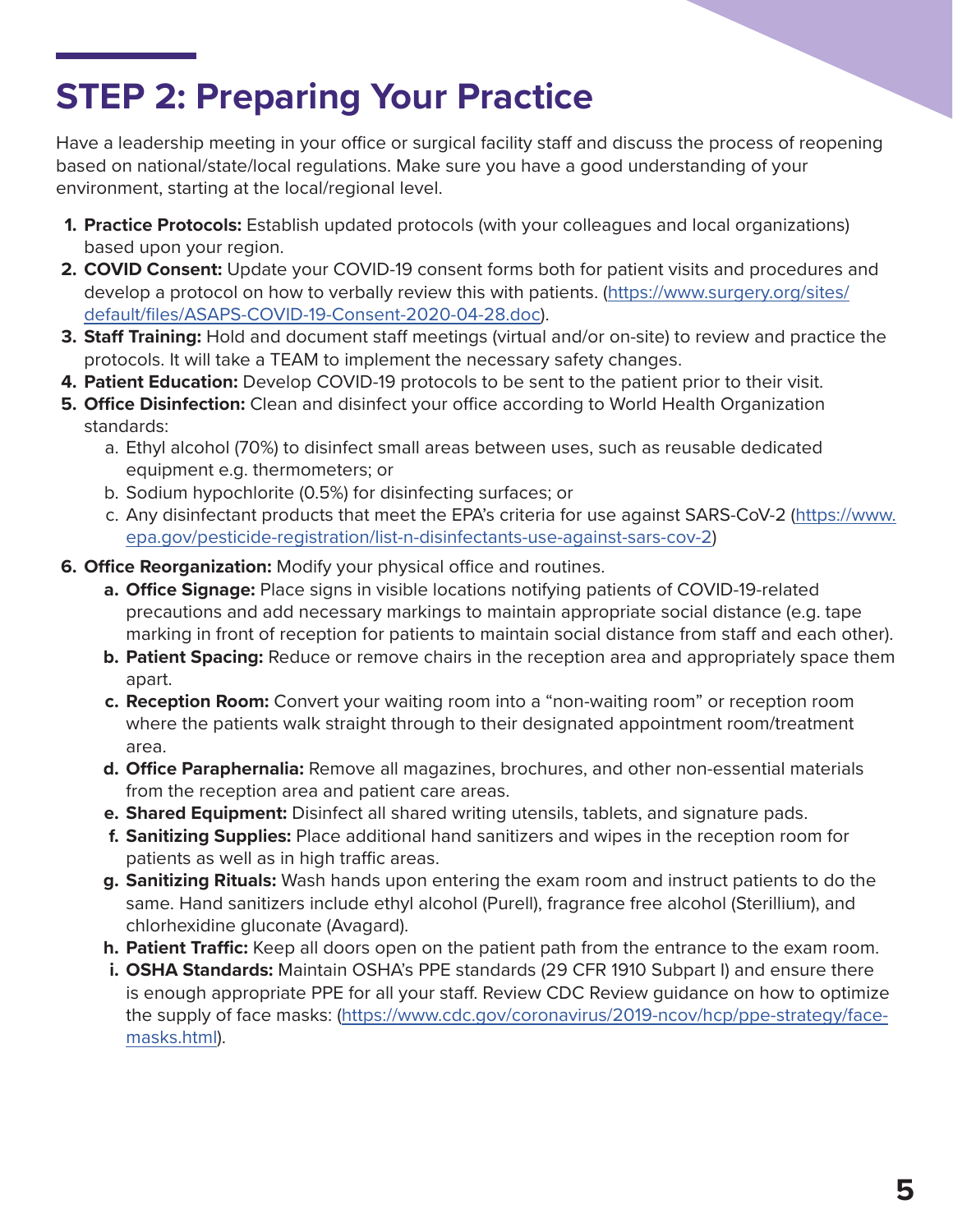| <b>OSHA RISK EXPOSURE LEVEL</b>          |                                                                                                                                                                                                                                                                                                                                                                                                                            |
|------------------------------------------|----------------------------------------------------------------------------------------------------------------------------------------------------------------------------------------------------------------------------------------------------------------------------------------------------------------------------------------------------------------------------------------------------------------------------|
| <b>Low Exposure Risk</b>                 | Tasks or job functions that do not require contact with people known or<br>suspected of being infected with COVID-19; do not require frequent close<br>contact with general public (i.e. within 6 feet).                                                                                                                                                                                                                   |
| <b>Medium Exposure</b><br><b>Risk</b>    | Tasks or job functions that require frequent and/or close contact with (i.e.<br>within 6 feet) people who may be infected with COVID-19, but who are not<br>known or suspected COVID-19 patients; may have contact with the general<br>public and high-population-density work environments (i.e. schools, high-<br>volume retail settings).                                                                               |
| <b>High Exposure Risk</b>                | High potential for exposure to known or suspected sources of COVID-19;<br>includes healthcare delivery and support staff (i.e. hospital-based physicians,<br>nurses and other hospital staff and medical transport workers).                                                                                                                                                                                               |
| <b>Very High</b><br><b>Exposure Risk</b> | High potential for exposure to known or suspected sources of COVID-19<br>during specific medical or laboratory procedures; includes healthcare workers<br>(i.e. physicians, nurses, dentists, paramedics) performing aerosol-generating<br>procedures (i.e. intubation, cough induction, bronchoscopies, some dental<br>procedures and exams, or invasive specimen collection) on known or<br>suspected COVID-19 patients. |

<https://www.osha.gov/Publications/OSHA3990.pdf>

- **j. Physical Barriers:** Protect staff from potentially exposed patients (e.g. plexiglass sneeze guard between front desk and patient).
- **k. Patient Flow:** Establish a "no patient exposed to another patient" policy.
	- i. Arrange for patients to wait in the car or outside the office until called or texted. Consider enrolling in a texting service to minimize staff cell phone use.
	- ii. Deliberately direct the traffic flow inside your office.
	- iii. Employ strategic scheduling in group practices (e.g. schedule only one doctor per clinic day)
	- iv. Plan on longer clinic hours with fewer patients.
- **l. Patient Status:** See patients alone unless they need a caregiver (or parent for children) to physically assist them at the visit. Other companions should wait in the car or outside the office.

#### **m. Personnel Protection:**

- i. Masks: Office staff should wear 3-ply surgical masks or earloop masks. Clinical staff should wear 3-ply surgical masks in most settings but use N95 masks for all aerosolizing procedures. For any procedure above the clavicle, use of N95 mask should be considered *IF AVAILABLE*. As per CDC guidelines above, 3-ply surgical masks should be worn by all staff with protective eyewear or face shields, especially for facial procedures.
- ii. Glasses: All staff who would otherwise use contact lenses, should be encouraged to use eyeglasses instead.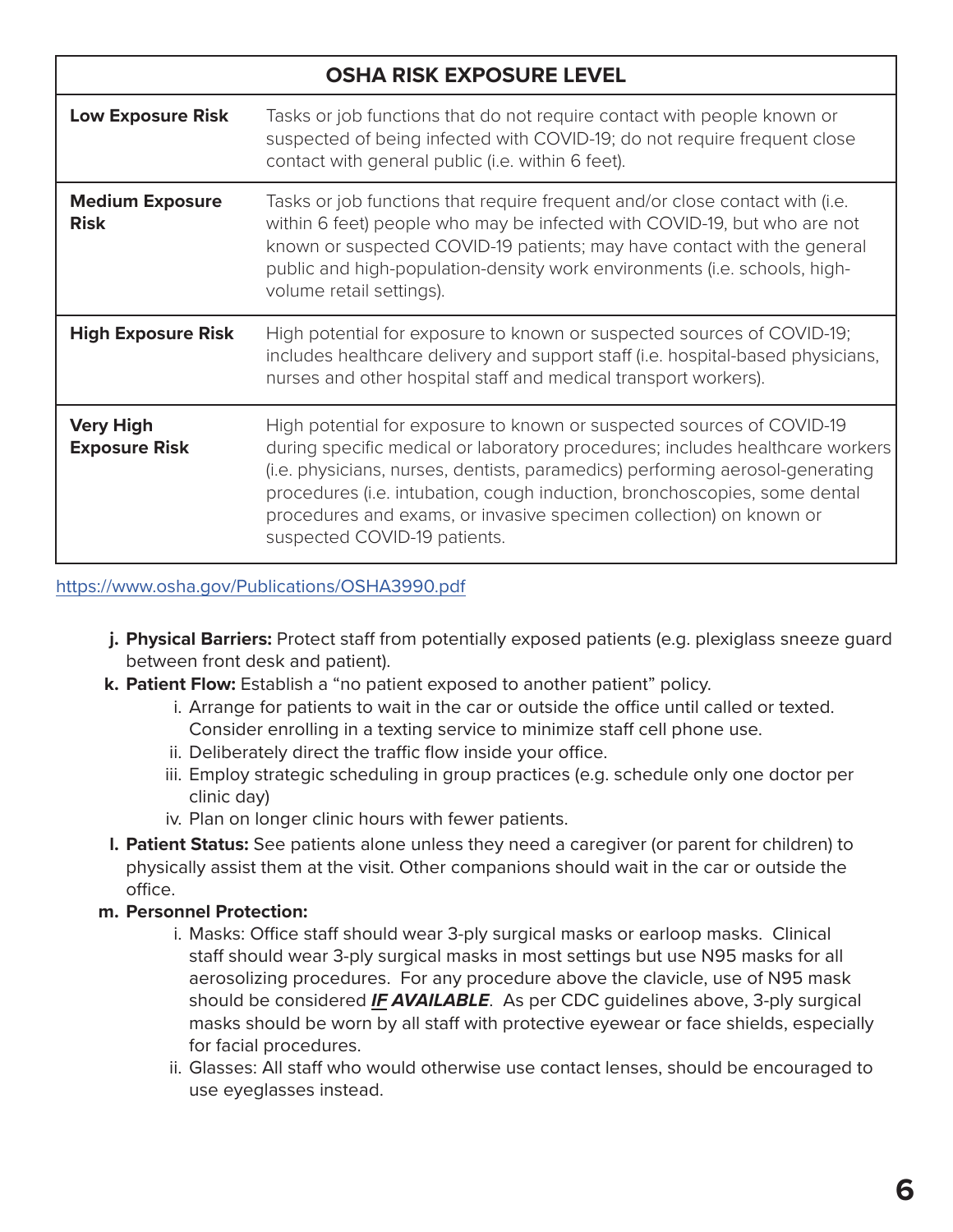### **STEP 3: Virtual Consultations**

Employ telemedicine and/or virtual consults. The decision of which visits should be transitioned to virtual consults or remain as in-person consults should be made by the treating surgeon(s). Consider priority scheduling for cases requiring the most urgency during the time the practice was closed.

#### **1. Virtual Consults:**

- a. Virtual consult platforms should be HIPAA approved including Zoom, GotoMeeting, and others. Web browsers should be encrypted such as Safari, Chrome, or Firefox.
- b. Electronic Health Record (EHR) applications can be used to reduce in-person contact. Contact your vendor to determine if there are applications you can use to reduce in-person contact. Examples include patient portals, online bill pay, electronic orders for staff, electronic prescriptions, and electronic lab orders. Consider touchless credit-card systems.
- **2. Online Scheduling:** Online scheduling can be an important adjunct to your current practice, patients can schedule appointments in a more timely fashion; therefore, staff will be less burdened with phone calls from pent-up demand.
- **3. Safe Environment:** Notify patients of safety protocols emphasizing the concept of a "SAFE HAVEN." Print and post signs to designate recently sanitized areas. Make sure to follow your state regulations on requirements to be posted in the office.
- **4. Cancellation Policy:** Make this flexible as patients may fear visiting practices during this time.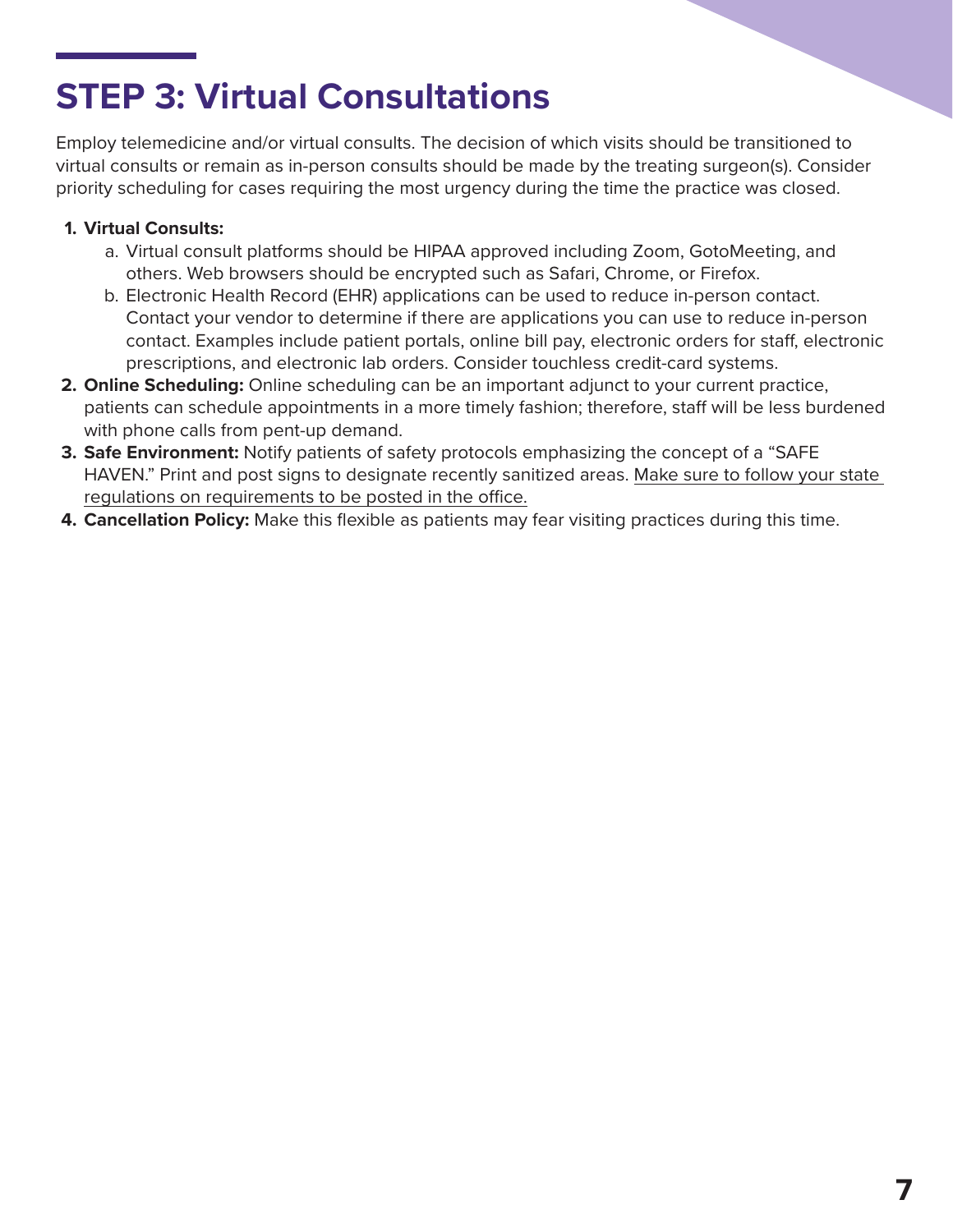### **STEP 4: Organizing Your Staff**

Follow CDC updates and check with your state and local public health departments on regulations concerning group gatherings, and apply them to your practice. Have no more staff per room than necessary, and consider the following guidance:

- **1. Social Distancing:** Educate staff about social distancing, including break rooms, lunch areas, and lockers. In tight spaces, remote meetings may be considered.
- **2. Work Clothing:** Consider all staff wear clean scrubs. Follow state and local regulations on wearing of scrubs outside the office. Consider encouraging staff to not wear scrubs home but to change prior to leaving the office.
- **3. PPE Protocols: WHERE AVAILABLE**, wear appropriate PPE, including during office staff meetings. Schedule proper education on the application and wearing of N95 masks with "Fit Test." Train all staff, surgical and non-surgical to correctly [don](https://www.youtube.com/watch?v=of73FN086E8&t=38s) and [doff](https://www.youtube.com/watch?v=PQxOc13DxvQ) PPE.
- **4. Hand Washing:** Encourage frequent washing with soap and water for at least 20 seconds. Use hand sanitizer as a second alternative.
- **5. Surface Sanitizing:** Establish regular sanitizing of all hard surfaces and fomites with disinfectant wipes.
- **6. Daily Temperatures:** Take staff temperatures at the start of the day and record in a COVID-19 log. Test staff for COVID-19 when their temperature trends upward or is above 100.0°F, the CDC minimal temperature for flu. Refer to an infectious disease consultant as necessary. Consider taking staff temperatures at the end of the day. And when necessary they should:
	- a. Report to their supervisor, urgently, any classic COVID-19 symptoms (see list, STEP 5) and/or contact with possible COVID-19 patients.
	- b. Visit their primary care physician, if exhibiting flu-like signs or symptoms, and get tested for COVID-19.
	- c. Notify their supervisor if symptoms develop during the work day, and follow the protocol in STEP 4.7. COVID-19-positive staff would not be considered at high risk of exposing or infecting co-workers/patients if wearing PPE and socially distancing.
	- d. Return to work following the CDC's Return to Work Criteria, after testing negative and symptoms have resolved.
- **7. COVID-19 protocols:** should be handed out and posted on the first day of work.
- **8. Patient Communication:** Inform patients of the practice's reopening through social media, the practice website, e-blast, and other marketing channels.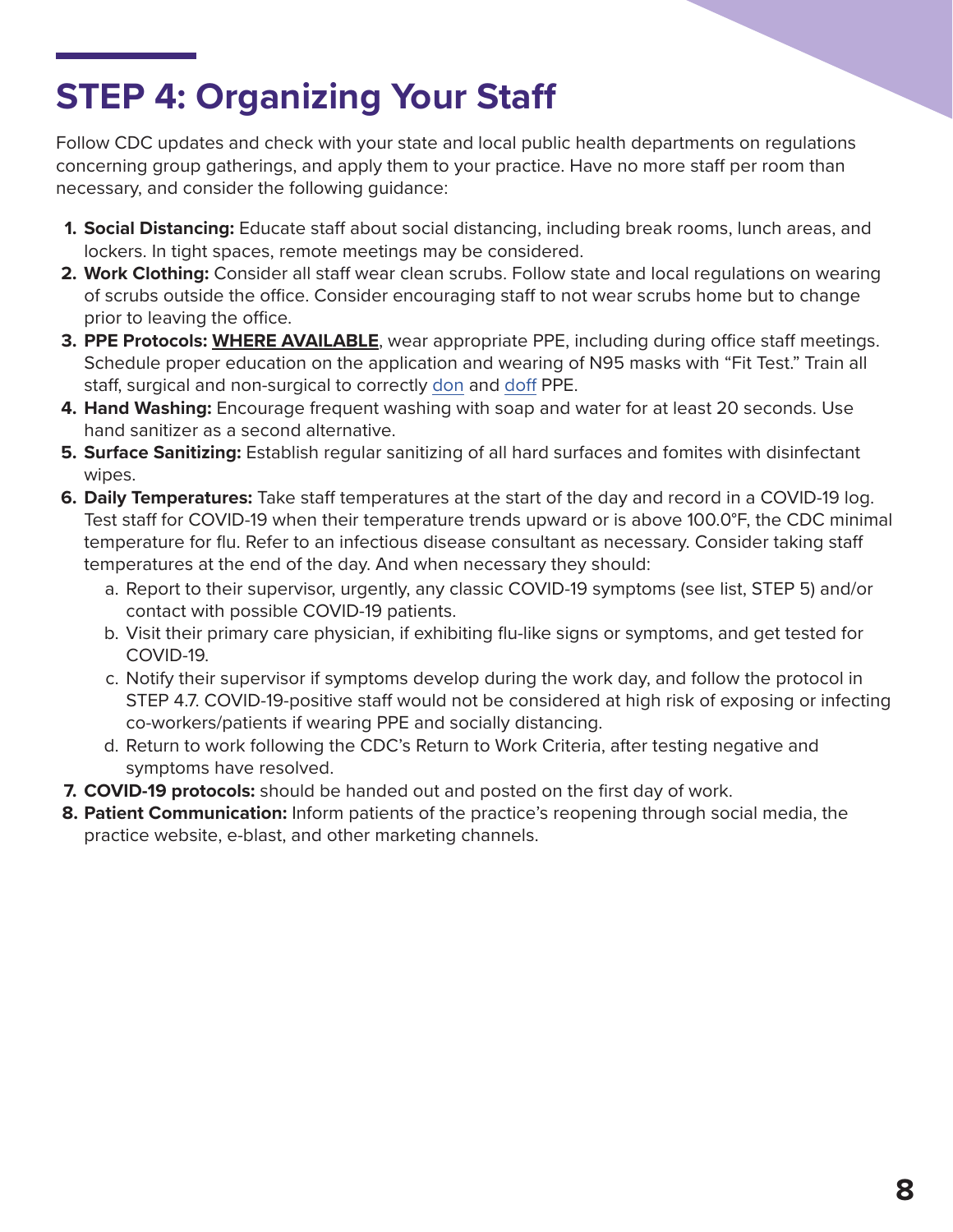### **STEP 5: COVID-19 Screening**

If the patient has any of the following symptoms or recent possible exposures, they should be rescheduled for non-urgent medical or surgical services and consider testing. Communicate with your pathologist about testing information and with your infectious disease consultants about pertinent COVID-19 issues.

#### **1. Screening questions:**

- **a. Travel:** Have you traveled within the US or internationally within the past 2 months, or had close contact with anyone who has traveled in the past 2 months?
- **b. Close Proximity:** Have you had close proximity > 5 minutes to a lab-proven COVID-19-positive or Person Under Investigation within the last 14 days?
- **c. Family:** Has anyone in your family or close work associates had confirmed, possible or suspected COVID-19 in the last 14 days?
- **d. Occupation:** Do you work in a higher-risk occupation, such as health care worker, first responder, front-line service worker, or grocery store/airline/airport/cruise-ship worker? (If yes, keep a higher index of suspicion.)
- **e. Symptoms:** Appear 2-14 days after exposure to the COVID-19 virus.
	- i. Fever (100.0°F)
	- ii. Dyspnea, cough or other respiratory symptoms
	- iii. Shortness of breath
	- iv. Muscle aches/pain
	- v. GI symptoms (nausea, vomiting, diarrhea)
	- vi. Loss of appetite
	- vii. Loss of taste or smell
	- viii.Conjunctivitis
	- ix. Chills / repeated shaking with chills
	- x. Extreme fatigue
	- xi. Blue discoloration/ blisters of toes
	- xii. Age > 65 confused, dizzy, falls, mental status changes
	- **Seek immediate medical attention** with the following warning signs:
	- i. Trouble breathing
	- ii. Persistent pain or pressure in the chest
	- iii. New confusion or inability to arouse
	- iv. Bluish lips or face
- **2. Face Masks:** Advise the patient to wear a face mask (per CDC). If the patient does not have a mask, offer them an ear-loop mask. Hair bonnets and shoe covers are optional.
- **3. Temperature Screening:** Use an infrared thermometer. If this is not available, use a temporal scanning thermometer. If a patient is febrile, refer to their primary care physician for evaluation and reschedule their appointment. Screen any accompanying individuals.
- **4. Gatekeeper-Greeter:** Greet the patient with a gatekeeper donned with mask, gloves, and surgical scrubs. A protective isolation gown, shoe coverings, N95 respirator mask, hair covering, and gloves are necessary for an aerosolizing procedure such as testing. Staying six feet away, the gatekeeper can quickly remove their mask and smile at the patient. N95s should not be removed and replaced to smile at the approaching patient as that action breaks the fit "seal" and each time the face is touched risk of contamination increases. Do not shake hands, hug, or elbow bump.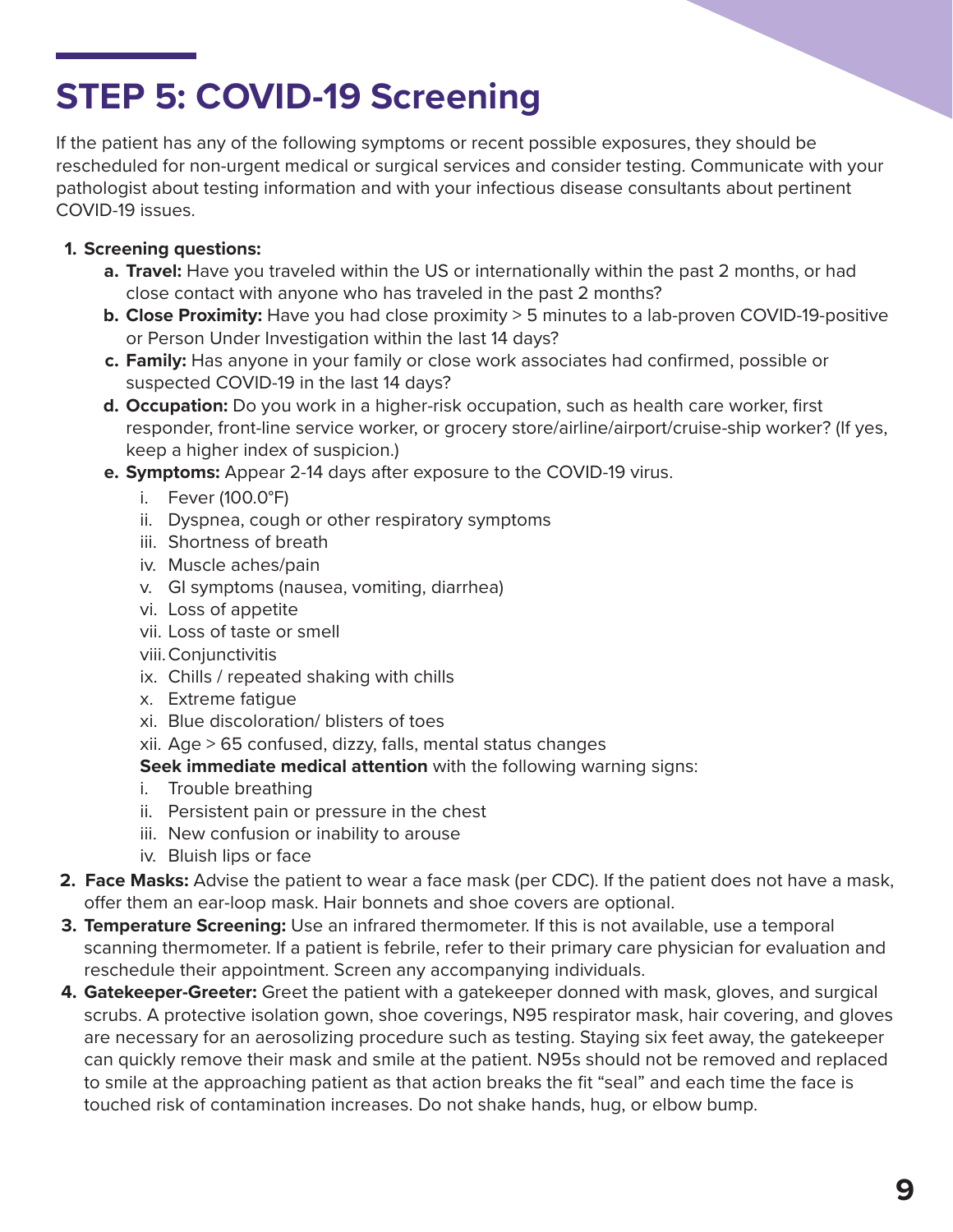### **STEP 6: Scheduling Surgery**

#### **1. Scheduling Considerations**

- a. A pre-symptomatic COVID-19 positive surgical patient could face recovery challenges due to experiencing COVID-19 symptoms and quarantine.
- b. It is possible, though the data is unclear at the time of this publication, the surgery itself might worsen a patient's postoperative clinical course of COVID-19, or increase their risk for complications, hospitalization or death.
- c. A COVID-19 infected patient could expose health care workers, including you!
- d. Lower risk surgical procedures should be considered when first re-starting.
- e. Patient risk factors: consider these patient risk factors thought to exacerbate a COVID-19 infection:
	- i. Increasing Age (esp. age>65)
	- ii. Male sex
	- iii. Obesity (BMI>35)
	- iv. Diabetes Mellitus
	- v. Autoimmune Disease
	- vi. Blood transfusion
	- vii. Cardiovascular Disease (Hypertension, Coronary Artery Disease, CHF)
	- viii. Hypercoagulable conditions
	- ix. Immunosuppressive medications (steroid use / DMARDS & biologics\*\* / transplant medications)
	- x. Kidney Disease (Glomerulonephritis / Renal Impairment, etc.)
	- xi. Length of surgery
	- xii. Lung Diseases (e.g. COPD, interstitial lung diseases, pulmonary fibrosis, pulmonary hypertension)
	- xiii. Obstructive Sleep Apnea
	- xiv. Smoking and vaping

\*\*DMARD = disease modifying anti-rheumatic drugs, such as azathioprine, methotrexate, leflunomide \*\*Biologics = Humira, Enbrel, Remicade and others.

#### **2. Surgical factors of note:**

- a. Site: Nose & septum / sinus / intra-oral surgery
- b. Surgical effect on post-op pulmonary function (e.g. abdominoplasty)
- c. Consider scrub tech's & surgeon's own co-morbidities from the above list.

#### **3. Preoperative Work-up**

- a. No changes need be made to routine lab testing, medical consults and clearance policy as indicated for age and medical history. If the patient has recovered from previous documented COVID-19 infection, consult your local infectious disease expert.
- b. WHERE AVAILABLE pre-operative COVID-19 testing (see STEP 7).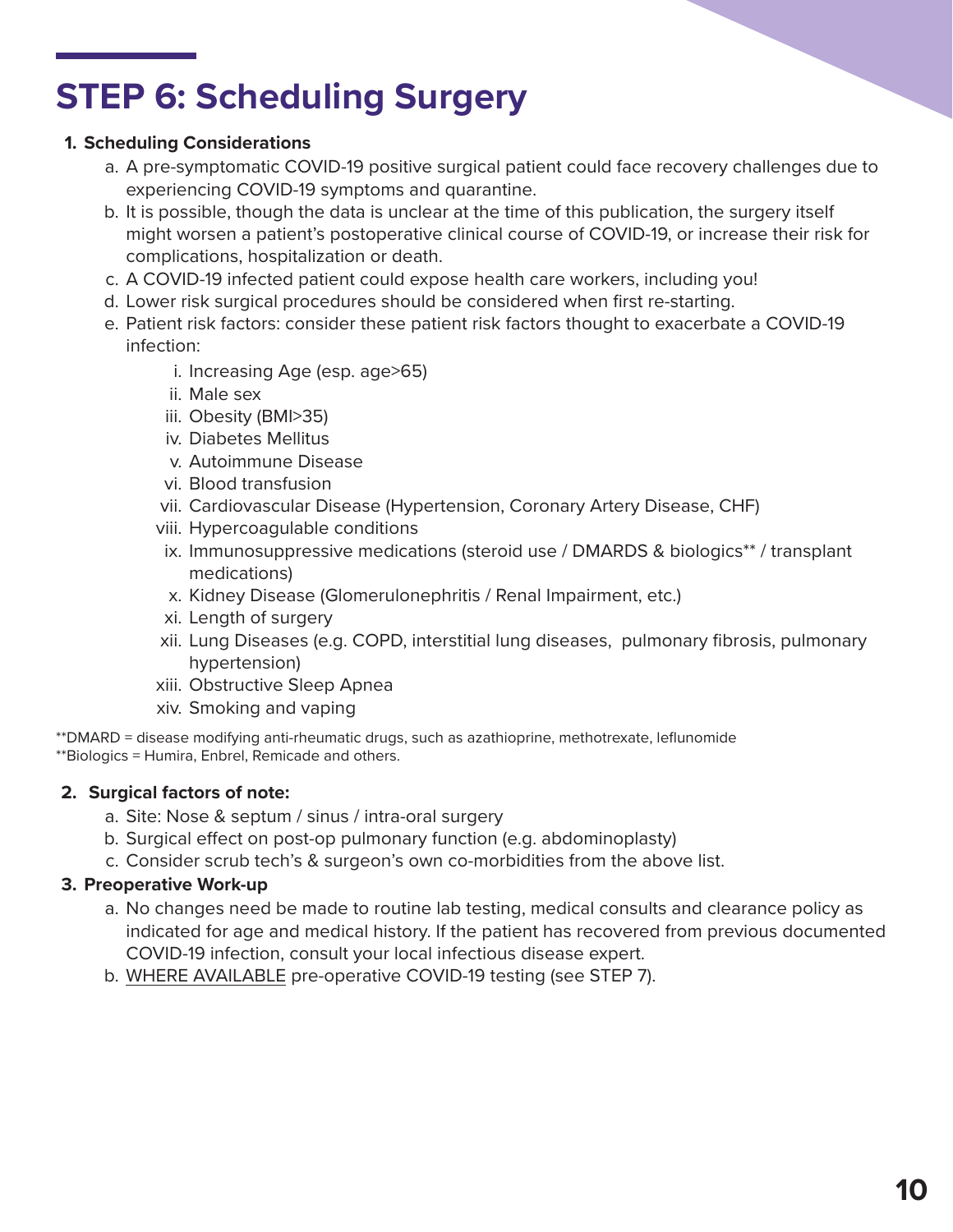### **STEP 7: Testing for COVID-19**

If not already mandated by federal, state, local governments, the policies of accreditation agencies or the facility itself, The Aesthetic Society's current recommendations for preoperative screening and testing are as follows:

- **1. Symptom Screening:** Symptom screening should be employed as the first step for all patients, regardless of procedure or anesthesia type, at the preoperative visit (ideally 10-14 days prior) and on the day of surgery (see, STEP 5). Patients who answer "yes" to any of the questions require further consideration or workup, and possible postponement of their procedure.
- **2. Vitals Documentation:** Vitals should be taken in order to confirm that:
	- a. The patient is afebrile by thermometer check. (<100.0°F)
	- b. The patient has an oxygen saturation of 93% or greater on room air.
	- c. The patient has a respiratory rate of less than 20/min.
- **3. Social Distancing Confirmation:** The patient has diligently continued careful social distancing between the date of the preoperative visit and surgery.
- **4. Testing:** Follow all state and local guidelines for testing as well as any facility requirements. Due to the seriousness of COVID-19, **routine preoperative testing WHEN AVAILABLE IS RECOMMENDED.**

There are many different types of tests for COVID-19 currently available. There is no consensus on which testing protocol is best. There are no standards of care for testing for COVID-19 preoperatively. HOWEVER, most infectious disease specialists recommend that if preoperative testing for COVID-19 is performed, RT/PCR testing be considered. Ideally, this test should be within 72 hours of surgery. As further information emerges regarding testing, recommendations may change.

RT-PCR test results are reviewed by the surgeon before procedure.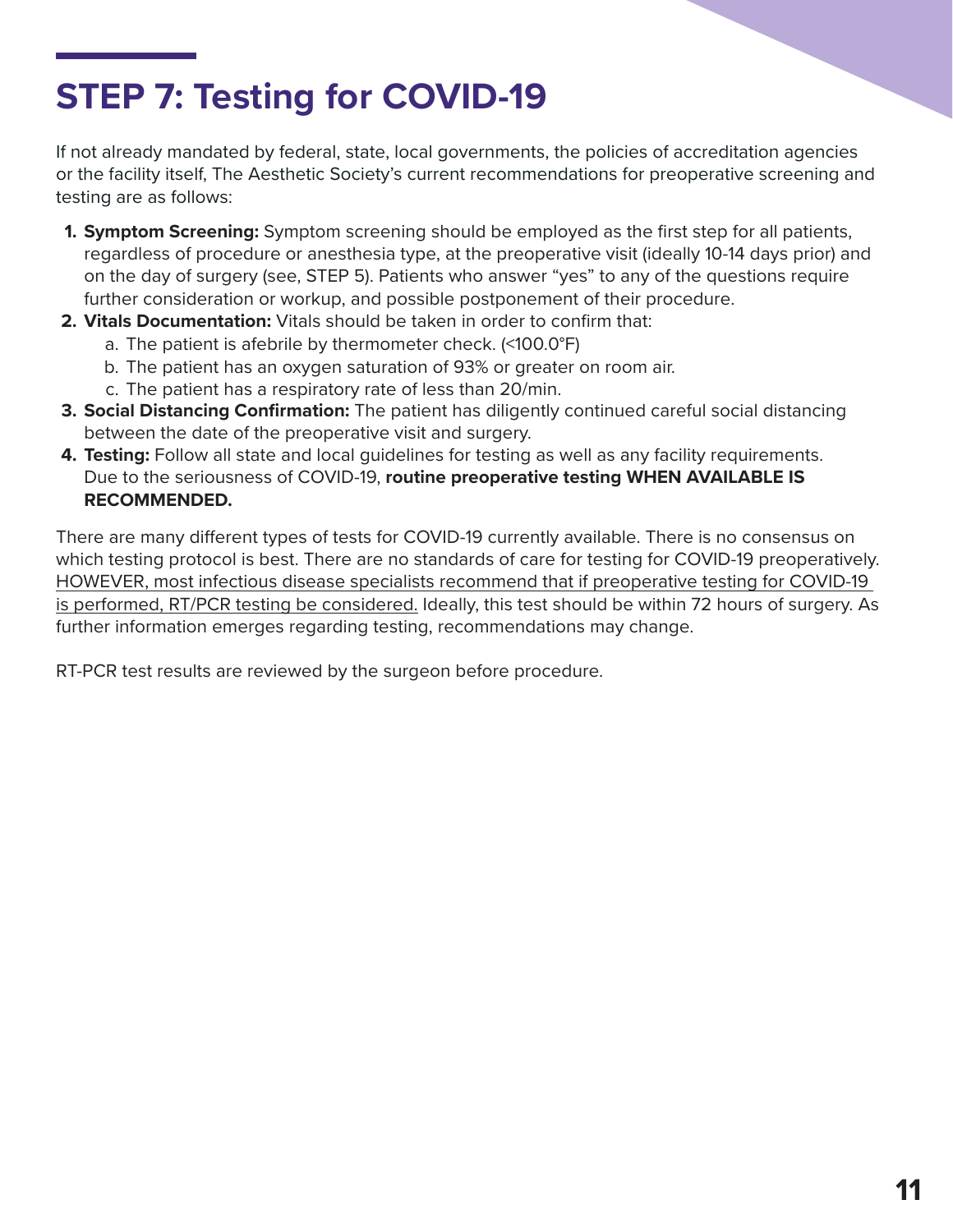## **STEP 8: The Day of Surgery**

Review the following suggestions with your anesthesiologist:

- **1. Preoperative Patient Communication:** Have the anesthesiologist or nurse anesthetist communicate with the patient the **day before surgery**:
	- **a. Ensure** the patient follows all preoperative instructions.
	- **b. Screen** patients for COVID-19 symptoms (STEP 5.1.e).
- **2. PPE recommendations** are stratified, based on the risk category of the patient and procedure. Follow state and local guidelines as well as facility requirements. No-valve N95 respirators are preferred for use in a sterile field.
- **3. Aerosol-generating:** For all patients undergoing procedures that are aerosol-generating and/or the patient or procedure is considered moderate or high risk, PPE decisions must be appropriate for this high-risk status. N95 or N99 respirators, gowns, gloves, and eye shields are recommended for all OR personnel. Follow appropriate donning & doffing procedures. Do not operate without adequate PPE.
- **4. General anesthesia:** For all other patients undergoing any procedures under general anesthesia:
	- **a. Intubation and extubation** (and all assistance with such) requires use of N95 respirators, gloves, and eye protection.
	- **b. The surgical team waits outside the OR** for a required full turnover of air based on the specific ventilation system of the operating room, after which the surgical team may proceed using routine surgical masks and protection. If they enter the OR prior to the completion of the required air exchange period, then N95 respirators and eye protection are required. The surgical team should leave the room for extubation.
	- **c. Local anesthesia or IV sedation, surgical site above clavicle:** For all procedures that are above the clavicle (but not otherwise aerosol-generating): the surgeon and all OR staff should use, where available, N95 respirators and eye protection as part of their PPE.
- **5. Local anesthesia or IV sedation, surgical site below clavicle:** For all that are below the clavicle, but not otherwise aerosol generating, standard PPE can be used.
- **6. Cases** that are likely to require heavy IV sedation should be re-considered for performance under general anesthesia, to avoid the possibility of loss of airway and the need for sudden intubation without enough time for donning PPE's.
- **7. Anesthesia Machine Protection:** Have anesthesia consider the following:
	- **a. Adding** a 99% or greater viral efficiency filter on the expiratory limb
	- **b. Adding** a HEPA filter placed just distal to the elbow of the circuit
	- **c. Placing** the gas sampling line (CO2) distal to the HEPA filter or risk contaminating trap on gas analyzer
	- **d. Not reusing** gas sampling lines, filters, etc.
	- **e. Reviewing** the following recommendations [https://www.apsf.org/faq-on-anesthesia-machine](https://www.apsf.org/faq-on-anesthesia-machine-use-protection-and-decontamination-during-the-covid-19-pandemic/#filter)[use-protection-and-decontamination-during-the-covid-19-pandemic/#filter](https://www.apsf.org/faq-on-anesthesia-machine-use-protection-and-decontamination-during-the-covid-19-pandemic/#filter)

#### **8. Protecting the staff**

- **a. All** patients considered POSITIVE as a universal precaution.
- **b. Intubation/extubation** precautions in aerosolizing procedure.
- **c. All personnel** present for intubation/extubation should wear N95 mask (or equivalent) and face shield, WHERE AVAILABLE.
- **d. PPE** recommendations as per STEP 8.2.
- **e. Staff** who clean rooms/instruments use N95 mask/face shield, WHERE AVAILABLE.
- **f. Proper** training in donning and doffing of PPE.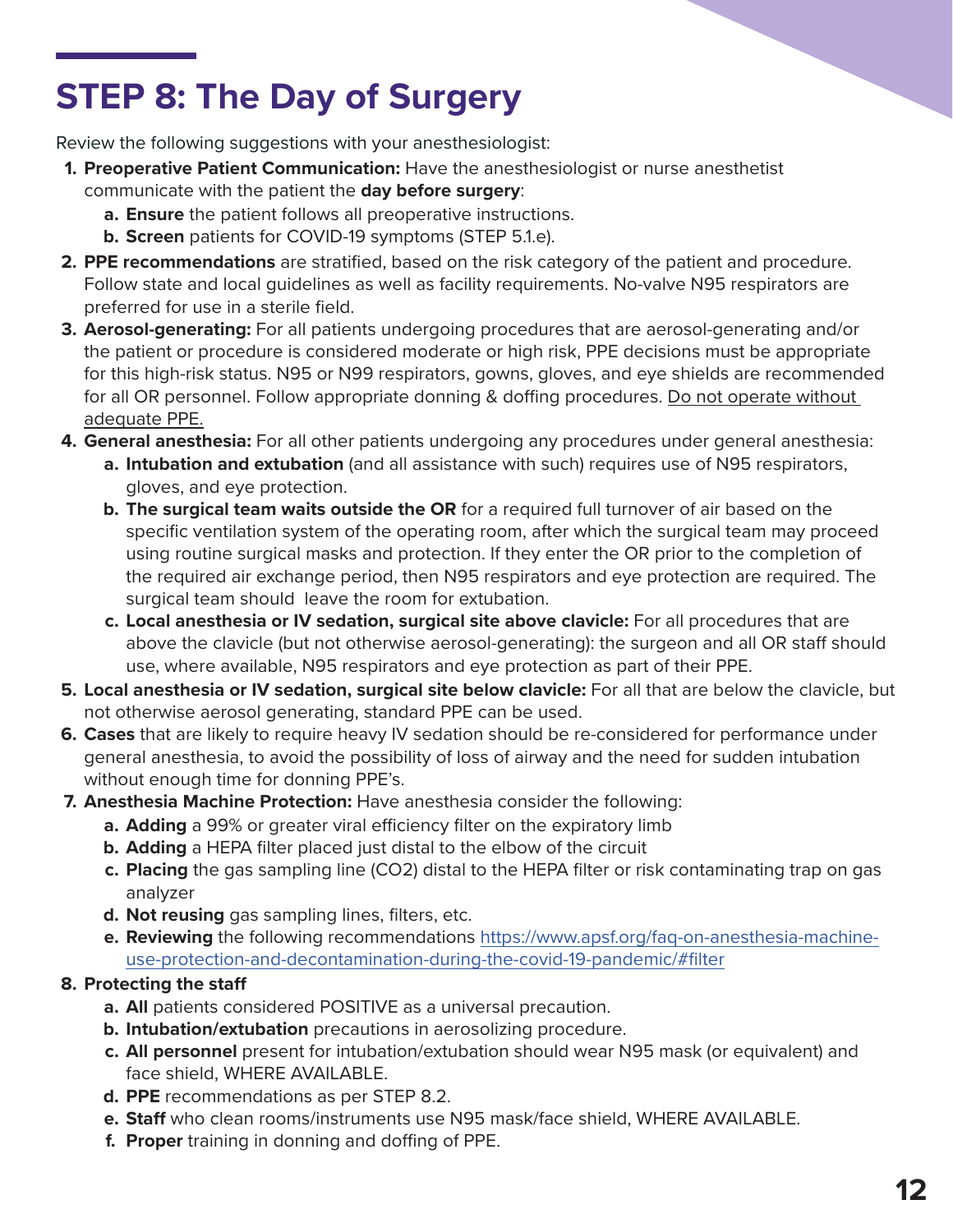- **g. During** intubation/extubation only the anesthesiologist/nurse anesthetist are present. All other staff required to be in the room during extubation should wear N95 masks (WHERE AVAILABLE), eye wear, and PPE.
- **h. All staff** other than the cleaning crew should follow the OSHA & CDC recommendation of waiting for 99.9% removal of airborne contaminants before doors to room are re-opened and allowed to re-enter without N95 masks. Calculations of this process can be researched at: <https://www.cdc.gov/infectioncontrol/guidelines/environmental/appendix/air.html#tableb1>
- **i. Adjust** schedules with expectations of delays.

#### **9. Post Anesthesia Care Unit (PACU)**

- **a. N95 Mask Use:** aerosolizing procedures in PACU which require use of N95s, WHERE AVAILABLE, include:
	- i. Use of BiPaP or CPAP
	- ii. Nebulizer administration
	- iii. Induction of sputum
	- iv. Bag valve mask ventilation
	- v. Chest compression / CPR
- **b. Surgical Mask Use:** low-aerosol generating procedures in PACU, which require use of surgical masks, include:
	- i. High flow oxygen > 6L/min
	- ii. Chest physical therapy
	- iii. Oropharyngeal suctioning by Yankauer or respiratory suction
	- iv. High flow oxygen by face mask or nasal cannula > 6L/min
	- v. Intra-nasal medication use
- **c. No visitors** in PACU. Perform necessary education at an earlier time.